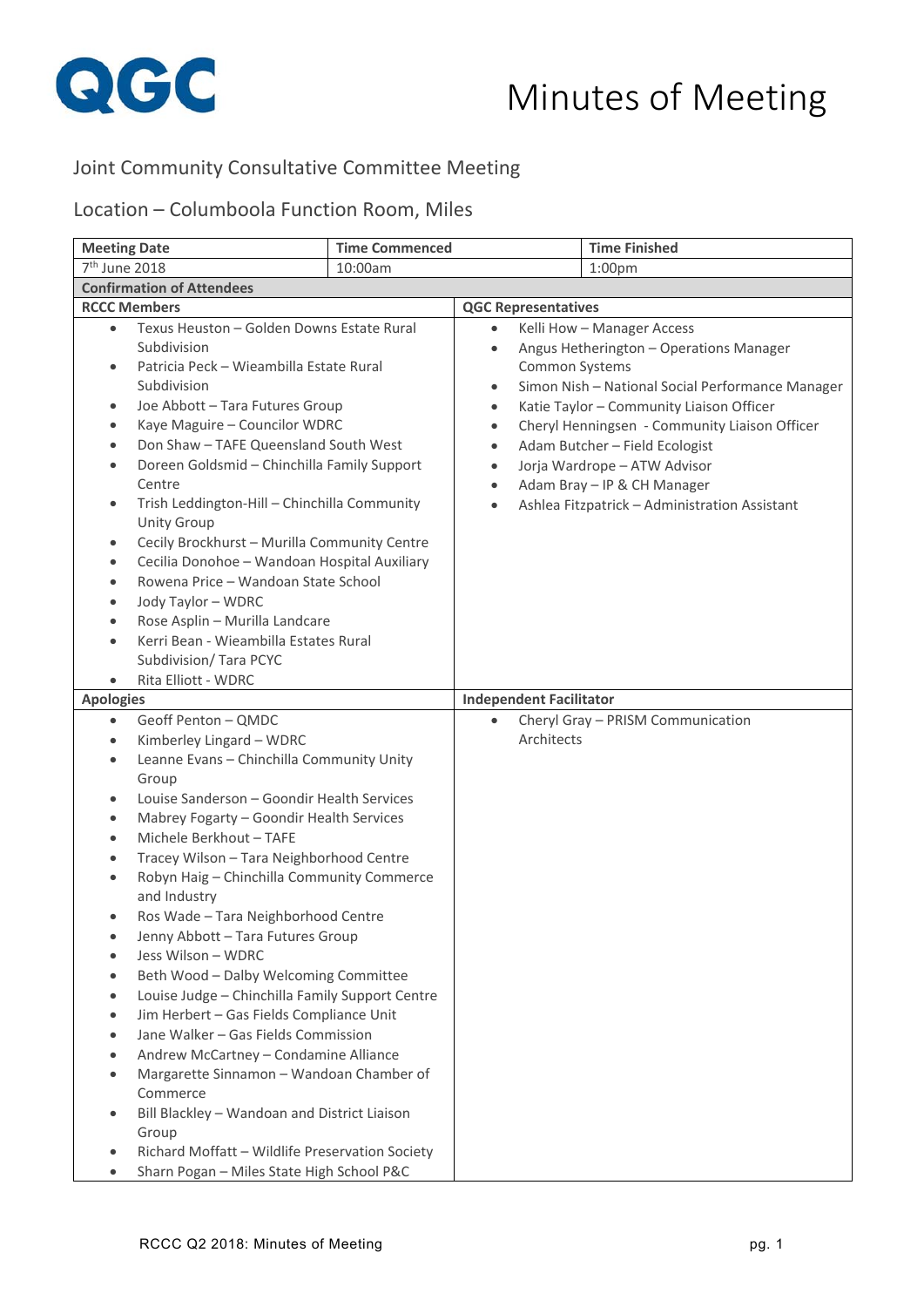|    | Status        | Agenda Item             | Discussion                                                                                                          | Responsible           |
|----|---------------|-------------------------|---------------------------------------------------------------------------------------------------------------------|-----------------------|
| 1. |               | Introduction and        | Cheryl Gray gave a broad overview of the meeting format and                                                         | Cheryl Gray           |
|    |               | <b>Meeting Overview</b> | acknowledged the traditional owners of the land, recognising<br>past and present elders.                            |                       |
|    |               |                         | Cheryl Gray led roundtable introductions of Community                                                               |                       |
|    |               |                         | Committee members and QGC representatives.                                                                          |                       |
| 2. |               | Safety Moment           | Managing work life balance and 'loud leadership'                                                                    | Angus<br>Hetherington |
| 3. |               | Adoption of             | Cheryl Gray asked the committee to formally consider the                                                            | Cheryl Gray           |
|    |               | <b>Minutes</b>          | minutes of both the Northern and Central South Consultative                                                         |                       |
|    |               |                         | Committee meeting held in March 2018 and asked for<br>suggested changes.                                            |                       |
|    |               |                         | Northern and Central/Southern Regional Community                                                                    |                       |
|    |               |                         | Consultative Committee minutes were adopted by all parties.                                                         |                       |
| 4. |               | <b>Previous Actions</b> | Katie Taylor provided an update on the previous action items<br>from both the Central and Northern RCCC Q1 meetings | Katie Taylor          |
|    | CLOSED        | <b>ACTION</b>           | Carlie to provide feedback from RCCC members to QGC HSSE<br>Driving team.                                           | Carlie Watson         |
|    |               |                         | Feedback from Q1 Northern RCCC was fed back to the QGC                                                              |                       |
|    |               |                         | HSSE team for review. Visible stickers are now being rolled                                                         |                       |
|    |               |                         | out on vehicles in field advising speed monitoring.                                                                 |                       |
|    | <b>OPEN</b>   | <b>ACTION</b>           | QGC to check with WDRC and committee members before                                                                 | Katie Taylor          |
|    |               |                         | locking in World Science Festival dates.                                                                            |                       |
|    |               |                         |                                                                                                                     |                       |
|    |               |                         | Ongoing - dates for the 2019 World Science are due to be<br>reviewed Q3 2018.                                       |                       |
|    | <b>CLOSED</b> | <b>ACTION</b>           | What is local? Katie to present criteria for 2018 QGC Pathways                                                      | Katie Taylor          |
|    |               |                         | Program at Q2 meeting.                                                                                              |                       |
|    |               |                         |                                                                                                                     |                       |
|    |               |                         | Local criteria for the QGC Pathways Program is Western                                                              |                       |
|    |               |                         | Downs residents preferred, if outside Western Downs<br>participants must relocate to the Western Downs on           |                       |
|    |               |                         | acceptance of a role.                                                                                               |                       |
|    | CLOSED        | <b>ACTION</b>           | Carlie Watson to chase up further information/feedback on                                                           | Carlie Watson         |
|    |               |                         | Biosecurity roll out, a copy of the Biosecurity manual and                                                          |                       |
|    |               |                         | details on toolbox talks.                                                                                           |                       |
|    |               |                         |                                                                                                                     |                       |
|    |               |                         | Biosecurity presentation delivered at Q2 meeting (June 2018).                                                       |                       |
|    |               |                         | Biosecurity Manual issued to Jane Walker from the Gas Fields<br>Commission.                                         |                       |
|    | <b>OPEN</b>   | <b>ACTION</b>           | QGC to provide non-technical Ground Water summary at Q2<br>RCCC.                                                    | Patrick<br>McKelvey   |
|    |               |                         | To be included in the Q3 RCCC Meetings                                                                              |                       |
|    | <b>CLOSED</b> | <b>ACTION</b>           | Carlie to send out information on Emerging Exporters to                                                             | Carlie Watson         |
|    |               |                         | Committee members                                                                                                   |                       |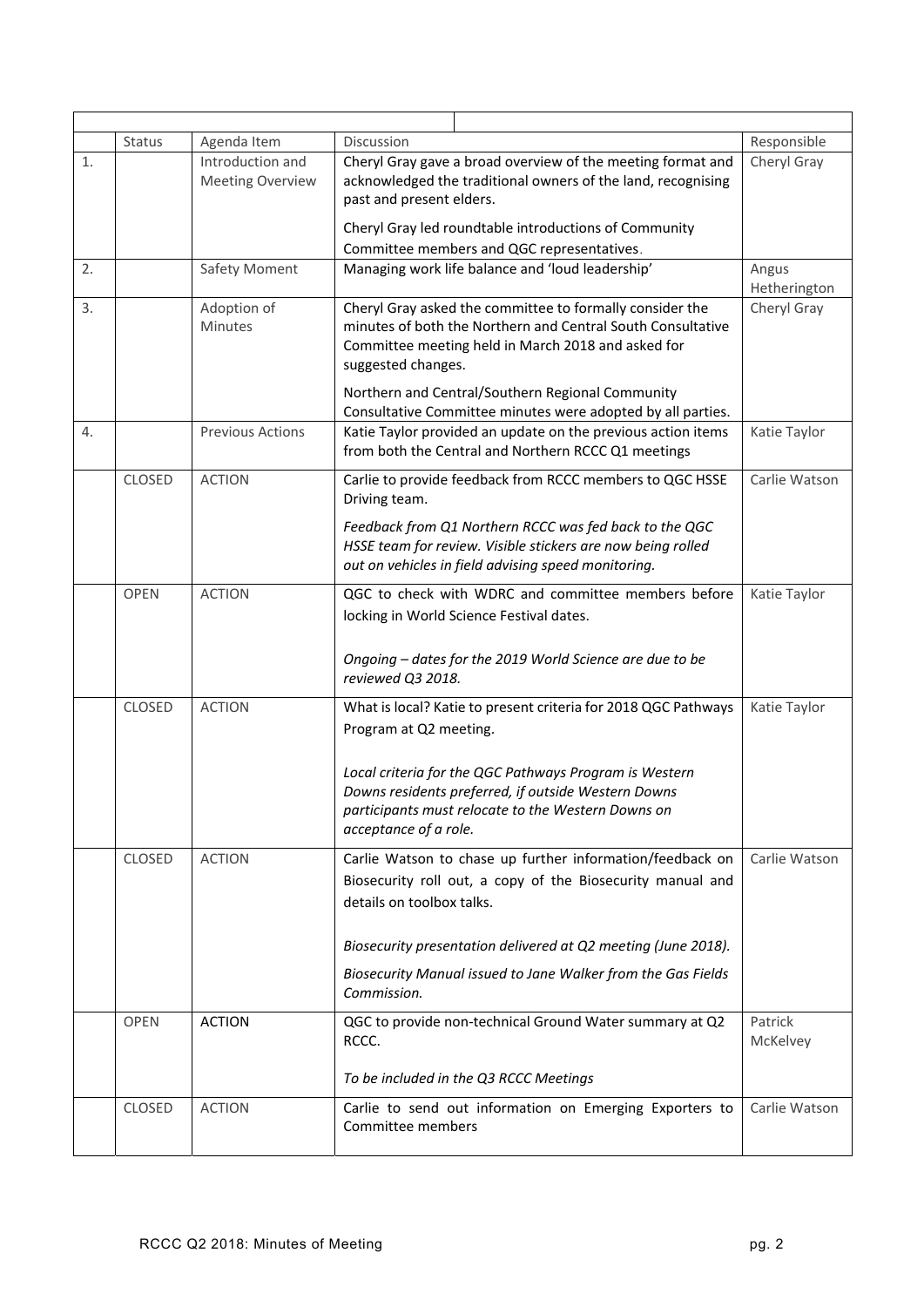|    |               |                       | Emerging Exporters presentation delivered at Q2 meeting<br>(June 2018).                                                                                                                                                                                                                                      |                               |
|----|---------------|-----------------------|--------------------------------------------------------------------------------------------------------------------------------------------------------------------------------------------------------------------------------------------------------------------------------------------------------------|-------------------------------|
|    |               |                       | Emerging Exporters flyers distributed to RCCC members                                                                                                                                                                                                                                                        |                               |
|    | <b>CLOSED</b> | <b>ACTION</b>         | Katie to ensure new Sponsorship and Donations form is<br>uploaded onto the website by end of March.                                                                                                                                                                                                          | Katie Taylor                  |
|    |               |                       | Form available on website<br>https://www.shell.com.au/about-us/projects-and-<br>locations/qgc/community/sponsorship-donations-and-qgc-                                                                                                                                                                       |                               |
|    |               |                       | communities-fund/application-form.pdf                                                                                                                                                                                                                                                                        |                               |
|    | <b>OPEN</b>   | <b>ACTION</b>         | RPAS Tour - Katie to send out dates for tour                                                                                                                                                                                                                                                                 | Katie Taylor                  |
|    |               |                       | Potential for RPAS tour to be included in agenda at Q4 RCCC<br>meeting. TBC                                                                                                                                                                                                                                  |                               |
|    | <b>OPEN</b>   | <b>ACTION</b>         | Katie to investigate whether QGC can post bulletin/email<br>blasts on Community Facebook forums.                                                                                                                                                                                                             | Katie Taylor                  |
|    |               |                       | QGC can and currently does post the bulletin on the QGC<br>Facebook page but will begin to post the email blasts on there.<br>For Community Facebook forums we are unable to post to<br>those currently due to negativity of comments arising in the<br>past, groups have rejected anything relation to CSG. |                               |
|    | <b>CLOSED</b> | <b>ACTION</b>         | Carlie to provide a copy of the slides presented at the<br>Wandoan Year Ahead Dinner.                                                                                                                                                                                                                        | Carlie Watson                 |
|    |               |                       | Slides have been distributed to RCCC members.                                                                                                                                                                                                                                                                |                               |
|    | <b>OPEN</b>   | <b>ACTION</b>         | Ashlea to work with Murilla Community Centre to start<br>advertising QGC updates on a monthly basis in the community<br>newsletter and provide the update for other Northern<br>newsletters as well.                                                                                                         | Cheryl<br>Henningsen          |
|    |               |                       | QGC started advertising in the Murilla Community Newsletter<br>from April 2018 and will continue to December 2018.                                                                                                                                                                                           |                               |
|    |               |                       | Cheryl Henningsen to investigate other local platforms for<br>advertising in the Northern region.                                                                                                                                                                                                            |                               |
|    | <b>OPEN</b>   | <b>ACTION</b>         | Carlie to provide a list of potential procurement opportunities<br>currently not available in the Western Downs Region to Jodie<br>Taylor.                                                                                                                                                                   | Carlie Watson                 |
|    | <b>OPEN</b>   | <b>ACTION</b>         | Carlie to provide QGC GPA target for percentage of local living<br>employees at the Q2 RCCC Meeting                                                                                                                                                                                                          | Carlie Watson                 |
|    |               |                       |                                                                                                                                                                                                                                                                                                              |                               |
| 5. |               | Community<br>Feedback | When will the 2018 Communities Fund documents be<br>available on the QGC website?<br><b>QGC RESPONSE:</b><br>Katie to confirm when application forms will be<br>uploaded and send out to RCCC members.<br>Community Fund opens on the 1/07/2018                                                              | <b>RCCC</b><br><b>Members</b> |
|    |               |                       |                                                                                                                                                                                                                                                                                                              |                               |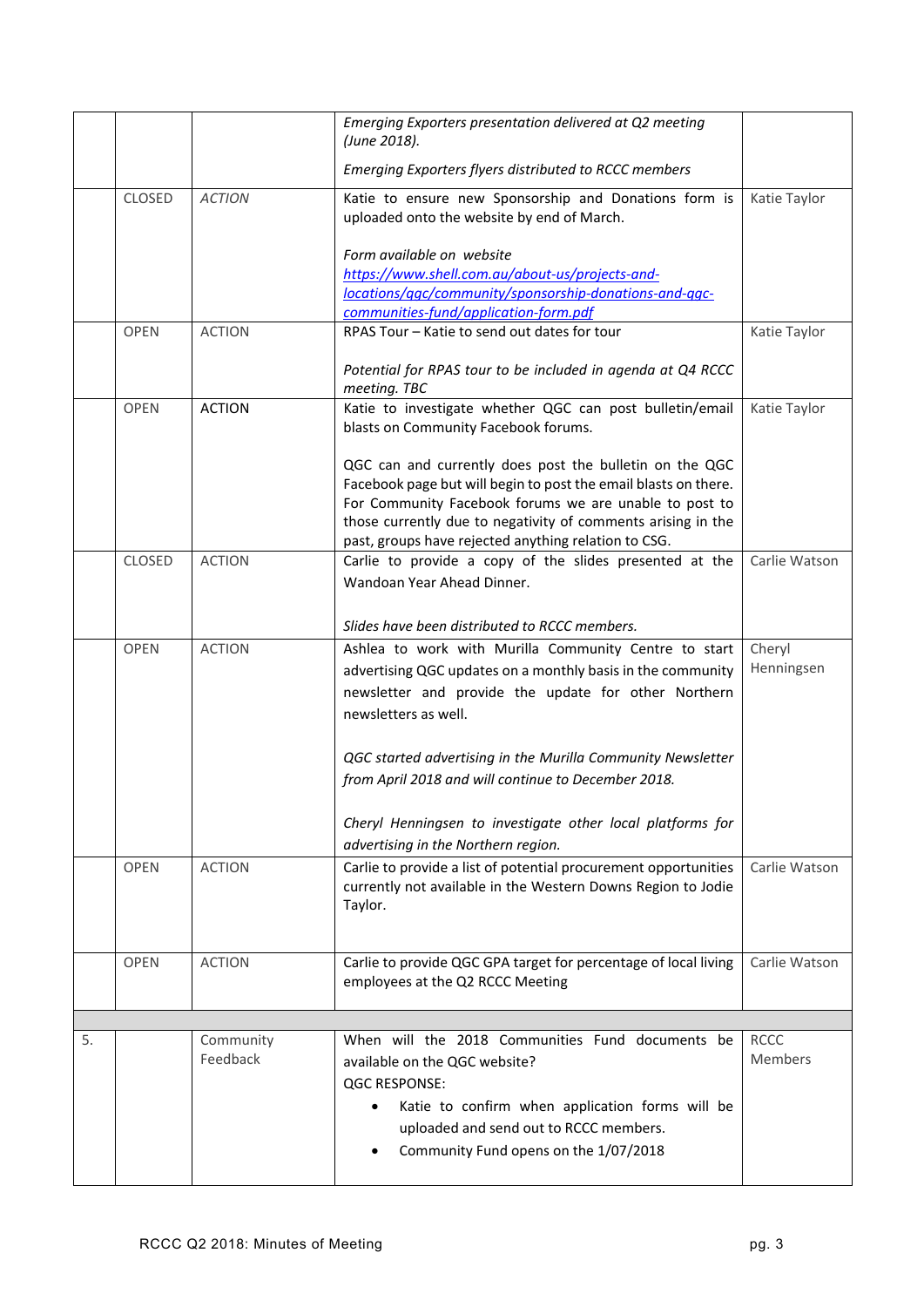|  | QGC support for Naidoc activities in the region.<br>Interest from local schools, kindergartens, council<br>and health services.<br>Potential to pool resources and apply for QGC<br>assistance.<br><b>QGC RESPONSE:</b><br>Adam Bray/Cheryl Henningsen to discuss 2018 Naidoc<br>celebrations with relevant RCCC members.                                                                                                                                                                                                                                                                                                                                                                                                                                                                                                                                                         |  |
|--|-----------------------------------------------------------------------------------------------------------------------------------------------------------------------------------------------------------------------------------------------------------------------------------------------------------------------------------------------------------------------------------------------------------------------------------------------------------------------------------------------------------------------------------------------------------------------------------------------------------------------------------------------------------------------------------------------------------------------------------------------------------------------------------------------------------------------------------------------------------------------------------|--|
|  | Positive feedback<br>Chinchilla Family Support Centre moved into their<br>new building 3 years ago. Congratulations to QGC and<br>the whole community in bringing this together. CFSC<br>to hold a celebration in July and would like to<br>recognise QGCs part in the construction of this<br>facility.<br>QUESTION: What different has this new facility made<br>to CFSC services?<br>RESPONSE: Having all services in the one place has<br>improved services                                                                                                                                                                                                                                                                                                                                                                                                                   |  |
|  | Positive feedback<br>Thank you to QGC for their support in advertising in<br>$\bullet$<br>the Murilla Community Newsletter. This newsletter<br>reaches over 3000 families in the region.<br>Drought Concerns in the Region<br>Drought declarations have been revoked for the<br>Western Downs. This is affecting the community,<br>producers and local businesses. Families are feeling<br>stretched and visiting the Murilla Community Centre<br>for assistance.<br>People can apply for individual drought declarations<br>through the DNR but this is a process requiring a lot<br>of paperwork.<br>Wandoan has had drought declaration lifted but have<br>only had 50ml of rain since February.<br>Producers having to freight hay from Victoria and<br>without assistance from the government, having to<br>pay the full amount of freight which is a substantial<br>amount. |  |
|  | Positive feedback<br>Thank you to QGC for their support in providing a<br>house for practitioner position advertised for<br>Wandoan. The ability to offer the house is making a<br>huge difference during the recruitment process.                                                                                                                                                                                                                                                                                                                                                                                                                                                                                                                                                                                                                                                |  |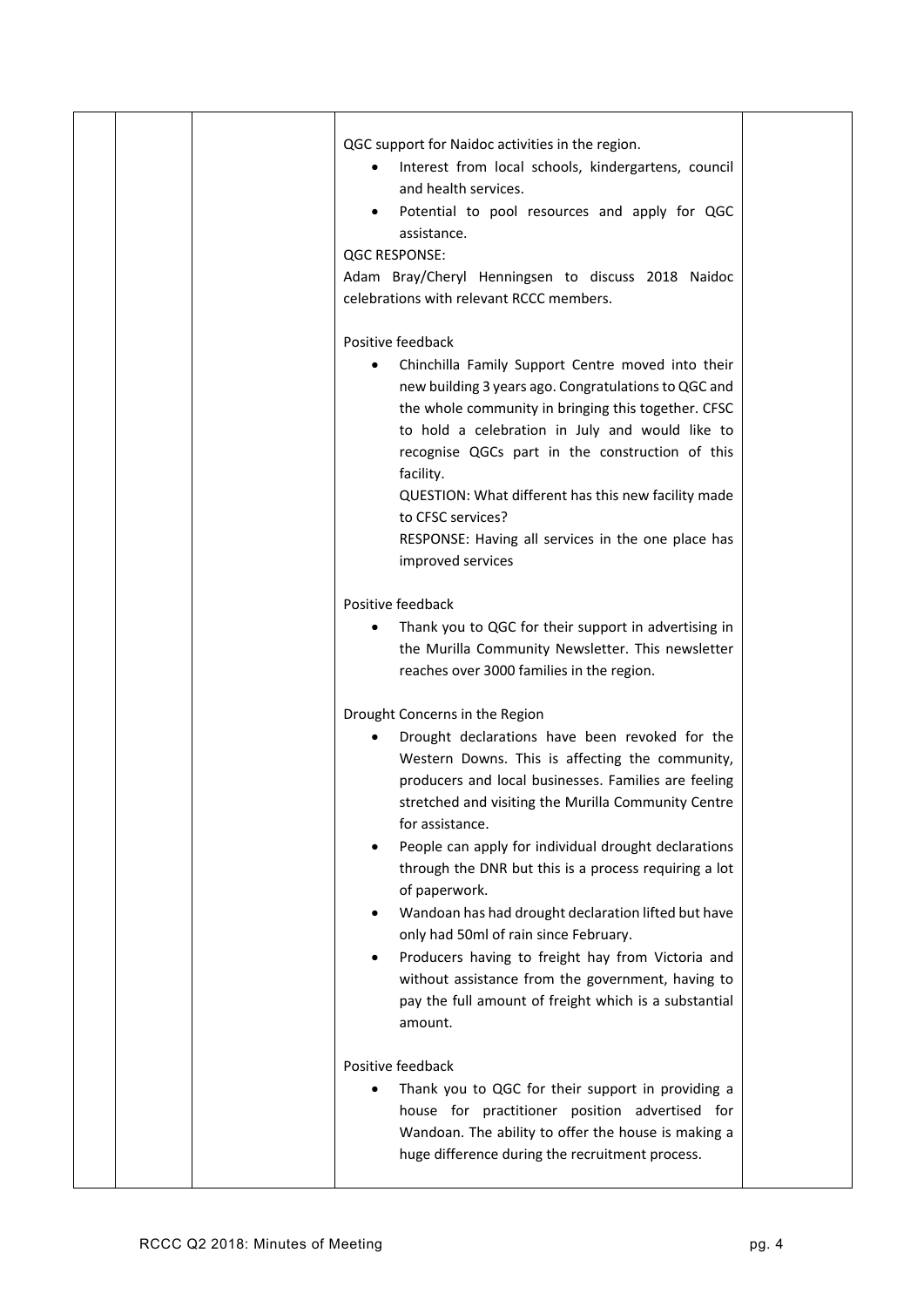| <b>Giligulgul Road</b><br>Rubbish being left along Giligulgul Road in Guluguba<br>- QGC to discuss in toolbox meeting.<br>QUESTION: Should QGC vehicles be using this road?<br>RESPONSE: Kelli How to investigate whether this is an<br>approved QGC road.<br>Northern RCCC Health representation<br>Health is not being well represented in the Northern<br>RCCC meetings.<br>Cheryl/Cecilia<br>health<br>discuss<br>potential<br>to<br>representation options for the North.                                                                                                                                                   |
|----------------------------------------------------------------------------------------------------------------------------------------------------------------------------------------------------------------------------------------------------------------------------------------------------------------------------------------------------------------------------------------------------------------------------------------------------------------------------------------------------------------------------------------------------------------------------------------------------------------------------------|
| Local recruitment<br>Great that QGC are advertising roles locally,<br>disappointing that senior role count be filled locally.<br>QGC are leading the way compared to other energy<br>companies.                                                                                                                                                                                                                                                                                                                                                                                                                                  |
| <b>Future Makers/STEM</b><br>WDRC have connected with Tanya from the Qld<br>Museum. Qld Museum will be providing resources for<br>activities in libraries in Jandowae, Miles and<br>Chinchilla - project called Fun Palace.<br>Fun Palace aims to get community involved in science<br>related activities.                                                                                                                                                                                                                                                                                                                       |
| <b>Positive Feedback</b><br>Thank you to QGC for your donation towards the<br>Wieambilla Country Club and Werange Rural Fire<br>Brigade.<br>QGC donated \$10,000 to the Rural Fire Brigade which<br>means they can continue to offer a free service to<br>youth in Tara.<br>Currently the RFB has 32 cadets.<br>٠<br>Cadets volunteer at the majority of community<br>events in the region.<br>QGC RESPONSE: Why did we support the cadets? Because<br>we were so impressed by their volunteering at the 2017<br>Melon Fest and the only apprentice/trainee from Tara in<br>our QGC Pathways Program was a member of the cadets. |
| <b>Golden Downs Estate</b><br>Residents of the Golden Downs Estate put together a<br>question pack for Government and QGC and QGC<br>responded, however this has generated new<br>questions.                                                                                                                                                                                                                                                                                                                                                                                                                                     |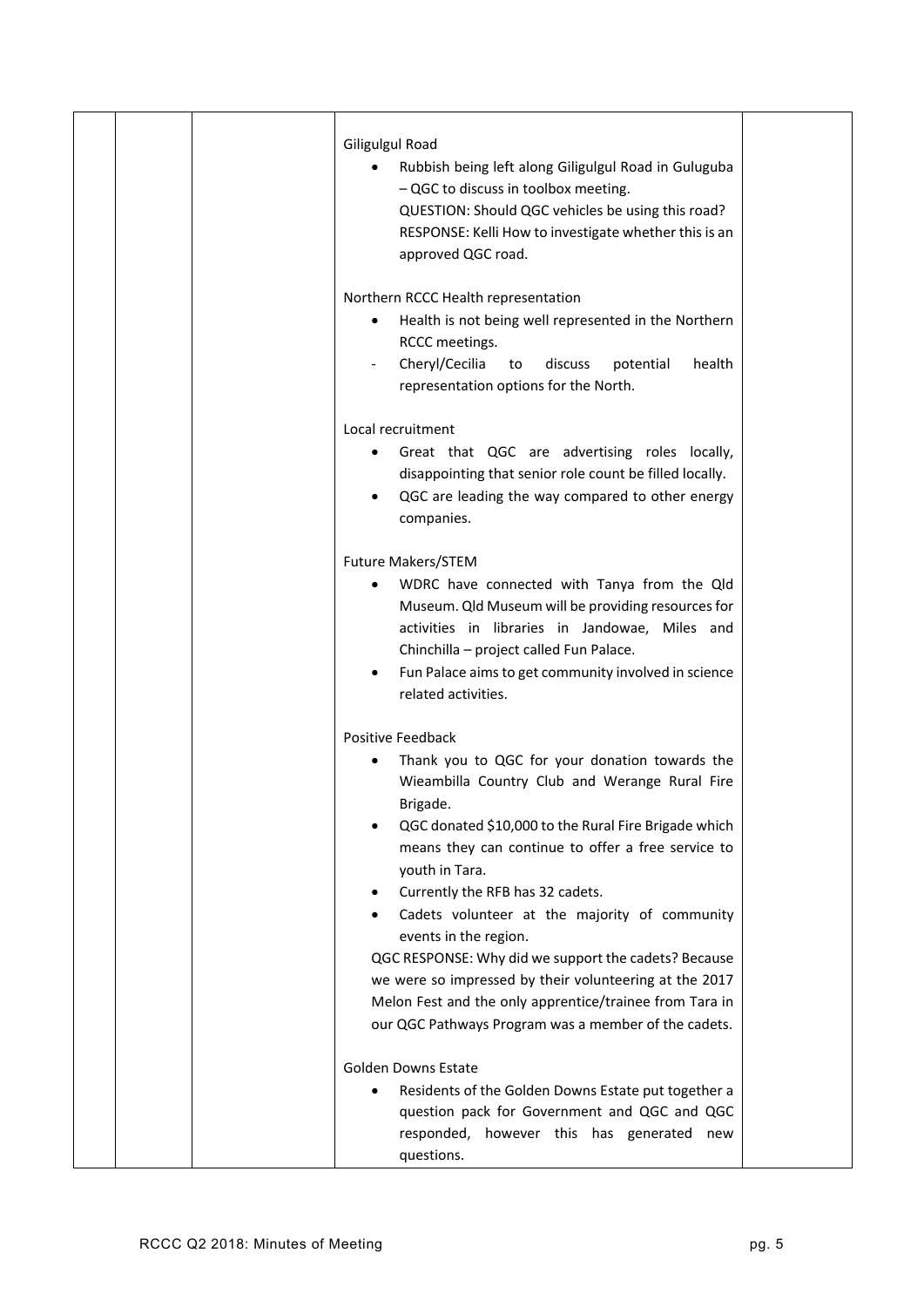|  | Residents are interested in meeting with QGC one-<br>$\bullet$                                         |  |
|--|--------------------------------------------------------------------------------------------------------|--|
|  | on-one but some residents are not comfortable                                                          |  |
|  | attending a public drop in session.                                                                    |  |
|  | Could QGC arrange a private session potentially at<br>$\bullet$<br>Tex Heutons residence?              |  |
|  |                                                                                                        |  |
|  | Proper communication could avoid bad situations<br>$\bullet$                                           |  |
|  | with residents.                                                                                        |  |
|  | Reminder that there is also an issue with transport for                                                |  |
|  | some local residents.                                                                                  |  |
|  | QGC RESPONSE: Who would the residents specifically like                                                |  |
|  | to speak to from QGC?                                                                                  |  |
|  | RESPONSE: Main concerns are water and air quality.                                                     |  |
|  | QGC RESPONSE: QGC to arrange private, more targeted                                                    |  |
|  | information session for residents of the Golden Downs                                                  |  |
|  | Estate. Potential to coincide this session with upcoming                                               |  |
|  | Wieambilla Drop in Session at the end of July.                                                         |  |
|  |                                                                                                        |  |
|  | <b>Business Navigators</b>                                                                             |  |
|  | Thank you to QGC for their participation in the<br>Business Navigators Program. This program is now up |  |
|  | and running.                                                                                           |  |
|  |                                                                                                        |  |
|  | Affiliate of RCCC member already recipient of<br><b>Business Navigator support.</b>                    |  |
|  | QGC RESPONSE: Would it be beneficial to invite the 2                                                   |  |
|  | Business Navigators for introduction at the next RCCC                                                  |  |
|  | meeting?                                                                                               |  |
|  | RESPONSE: Yes.                                                                                         |  |
|  | Katie/Cheryl to<br>Navigator<br>arrange<br><b>Business</b>                                             |  |
|  | attendance for Q2 RCCC meetings                                                                        |  |
|  |                                                                                                        |  |
|  | <b>Ground Water Monitoring</b>                                                                         |  |
|  | Thank you for the Ground Water Monitoring                                                              |  |
|  | presentation at the Q1 RCCC meeting. RCCC members                                                      |  |
|  | would like more information as this is a big concern                                                   |  |
|  | for local people.                                                                                      |  |
|  |                                                                                                        |  |
|  | QGC Pathways Launch                                                                                    |  |
|  | Happy with the trainees and apprentices from the                                                       |  |
|  | 2017 intake.                                                                                           |  |
|  | General feedback from participants was how grateful                                                    |  |
|  | they were to QGC for the opportunity.                                                                  |  |
|  |                                                                                                        |  |
|  | Last bank in Tara closing                                                                              |  |
|  | NAB in Tara has announced they will be closing. This                                                   |  |
|  | will make it difficult for locals who rely on this service.                                            |  |
|  | Local community preparing to contact NAB about                                                         |  |
|  | potential for operating 2 days per week or looking at                                                  |  |
|  | options for a community bank.                                                                          |  |
|  |                                                                                                        |  |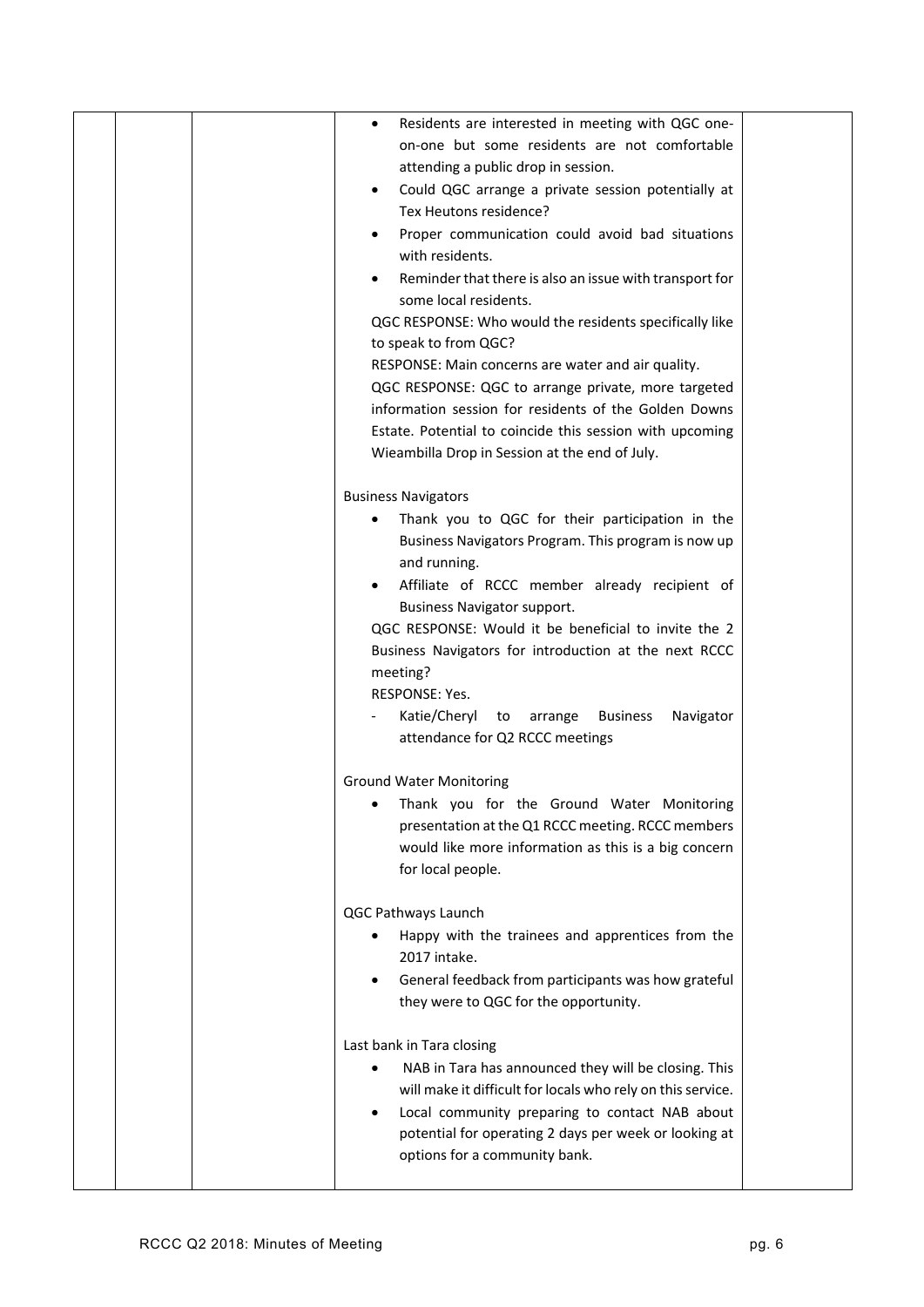|    |             |                        | Tara Economic Development Plan                                 |               |
|----|-------------|------------------------|----------------------------------------------------------------|---------------|
|    |             |                        | Concept Plan for Lagoon project being presented to             |               |
|    |             |                        | the community in draft form on 11/06. All welcome              |               |
|    |             |                        | to attend.                                                     |               |
|    |             |                        |                                                                |               |
|    |             |                        |                                                                |               |
|    | <b>OPEN</b> | <b>ACTION</b>          | Katie to confirm when QGC Community Fund application           | Katie Taylor  |
|    |             |                        | forms will be uploaded onto Shell website and once uploaded,   |               |
|    |             |                        | email to RCCC members                                          |               |
|    | <b>OPEN</b> | <b>ACTION</b>          | Adam Bray/Cheryl Henningsen to discuss 2018 Naidoc             | Adam Bray/    |
|    |             |                        | celebrations with relevant RCCC members.                       | Cheryl        |
|    |             |                        |                                                                | Henningsen    |
|    | <b>OPEN</b> | <b>ACTION</b>          | QGC to raise issue of rubbish being left along Giligulgul Road | Angus         |
|    |             |                        | in Guluguba at upcoming toolbox meetings                       | Hetherington  |
|    | <b>OPEN</b> | <b>ACTION</b>          | Kelli How to investigate whether Giligulgul Road is an         | Kelli How     |
|    |             |                        | approved QGC road.                                             |               |
|    | <b>OPEN</b> | <b>ACTION</b>          | Cheryl to discuss potential health representation options for  | Cheryl        |
|    |             |                        | the North with Cecilia Donohoe.                                | Henningsen    |
|    | OPEN        | <b>ACTION</b>          | QGC to arrange private, more targeted information session for  | Katie Taylor  |
|    |             |                        | residents of the Golden Downs Estate. Potential to coincide    |               |
|    |             |                        | this session with upcoming Wieambilla Drop in Session at the   |               |
|    |             |                        | end of July.                                                   |               |
|    | <b>OPEN</b> | <b>ACTION</b>          | Katie/Cheryl to arrange Business Navigator attendance for Q2   | Katie Taylor/ |
|    |             |                        | <b>RCCC</b> meetings                                           | Cheryl        |
|    |             |                        |                                                                | Henningsen    |
| 6. |             | <b>QGC Biosecurity</b> | Adam Butcher, HSSE Field Ecologist provided information on     |               |
|    |             | Management             | QGC's Biosecurity Management process and procedures as per     |               |
|    |             |                        | the appended slides.                                           |               |
|    |             |                        |                                                                |               |
|    |             |                        | How does QGC handle Biosecurity and how does QGC               |               |
|    |             |                        | perceive Biosecurity for their business?                       |               |
|    |             |                        | Biosecurity obligation - take all reasonable steps to          |               |
|    |             |                        | reduce to risk of spreading biosecurity matter. QGC            |               |
|    |             |                        | Systems include:                                               |               |
|    |             |                        | Resources<br>O                                                 |               |
|    |             |                        | Wash down facilities<br>$\blacksquare$                         |               |
|    |             |                        | <b>Qualified inspectors</b>                                    |               |
|    |             |                        | QGC system and Contracts                                       |               |
|    |             |                        | <b>Risk Assessments</b><br>O                                   |               |
|    |             |                        | Vehicles and Machinery<br>Supply of "things"                   |               |
|    |             |                        | Animal and Plant Diseases and                                  |               |
|    |             |                        | Pathogens                                                      |               |
|    |             |                        | Inspecting and Reporting<br>O                                  |               |
|    |             |                        | Landholder engagement                                          |               |
|    |             |                        | Pre-clearance ecology survey                                   |               |
|    |             |                        | Construction                                                   |               |
|    |             |                        | Post construction                                              |               |
|    |             |                        | Operational infrastructure                                     |               |
|    |             |                        | <b>Biosecurity Declarations</b><br>$\circ$                     |               |
|    |             |                        | Supply of "things"                                             |               |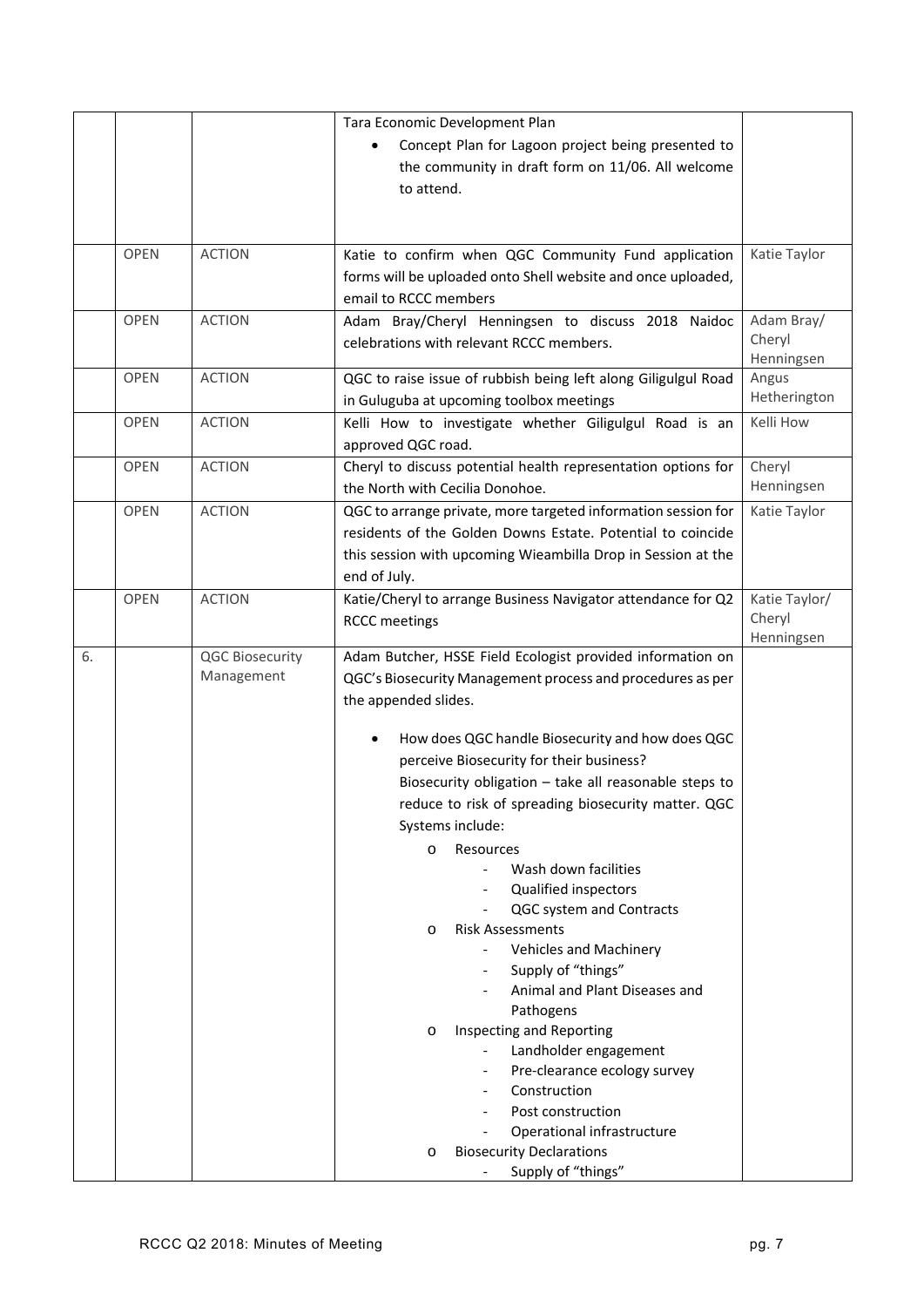|    |                        | Vehicle and machinery inspections                              |              |
|----|------------------------|----------------------------------------------------------------|--------------|
|    |                        | Notifications and awareness<br>$\circ$                         |              |
|    |                        | QGC "Our Way" induction                                        |              |
|    |                        | Land Access i.e. LAARs, land access                            |              |
|    |                        | rules                                                          |              |
|    |                        | Engaging with landholders                                      |              |
|    |                        | Toolbox presentations                                          |              |
|    |                        | GIS mapping biosecurity areas                                  |              |
|    |                        | Vehicle hygiene risk stickers                                  |              |
|    |                        | Assurance and Compliance<br>O                                  |              |
|    |                        | Audits                                                         |              |
|    |                        | Pest and weed management                                       |              |
|    |                        | Spot checks, security check points                             |              |
|    |                        | Record keeping                                                 |              |
|    |                        | Key points:                                                    |              |
|    |                        | Our biggest risk is imported items. Our suppliers              |              |
|    |                        | have to supply Biosecurity management plans.                   |              |
|    |                        | Risk determines control methods.<br>$\bullet$                  |              |
|    |                        | QGC vehicles are assessed and assigned risk                    |              |
|    |                        | categories. Drivers are responsible to wash down               |              |
|    |                        | vehicles as required by their vehicles risk category.          |              |
|    |                        |                                                                |              |
|    |                        | QUESTION: How do we demonstrate we are following               |              |
|    |                        | procedure?                                                     |              |
|    |                        | QGC RESPONSE: Ecologists accompany survey crews                |              |
|    |                        |                                                                |              |
|    |                        | QUESTION: This is QGC's Biosecurity plan, what about QGC       |              |
|    |                        | Contractors?                                                   |              |
|    |                        | QGC RESPONSE: All QGC contractors on the project working       |              |
|    |                        | for QGC follow QGC's Biosecurity Plan.                         |              |
|    |                        |                                                                |              |
|    |                        | QUESTION: How do QGC deal with Biosecurity signage on          |              |
|    |                        | landholder properties?                                         |              |
|    |                        | QGC RESPONSE: This is managed through the QGC LARS             |              |
|    |                        | process. This process dictates what has to be done if they     |              |
|    |                        | cannot get in contact with the landholder. Generally the Land  |              |
|    |                        | Access Advisor is contacted.                                   |              |
| 7. | <b>Business Update</b> | Development Planning - 2019 and beyond:                        | Kelli How,   |
|    |                        | QGC are currently planning development for 2019                | Adam Bray,   |
|    |                        | and beyond to ensure sustained gas supply to                   | Angus        |
|    |                        | domestic and LNG customers. Final investment                   | Hetherington |
|    |                        | decision will be made in July.                                 |              |
|    |                        | This program of work does not include the<br>$\bullet$         |              |
|    |                        | construction of large infrastructure, such as                  |              |
|    |                        | compression and gas processing facilities. Wells will          |              |
|    |                        | feed into existing facilities to limit the overall             |              |
|    |                        | development footprint.                                         |              |
|    |                        | There will be slightly more wells in the Northern<br>$\bullet$ |              |
|    |                        | region.<br>We are currently engaging the Australian and        |              |
|    |                        | Queensland governments regarding approvals in the              |              |
|    |                        | northern area.                                                 |              |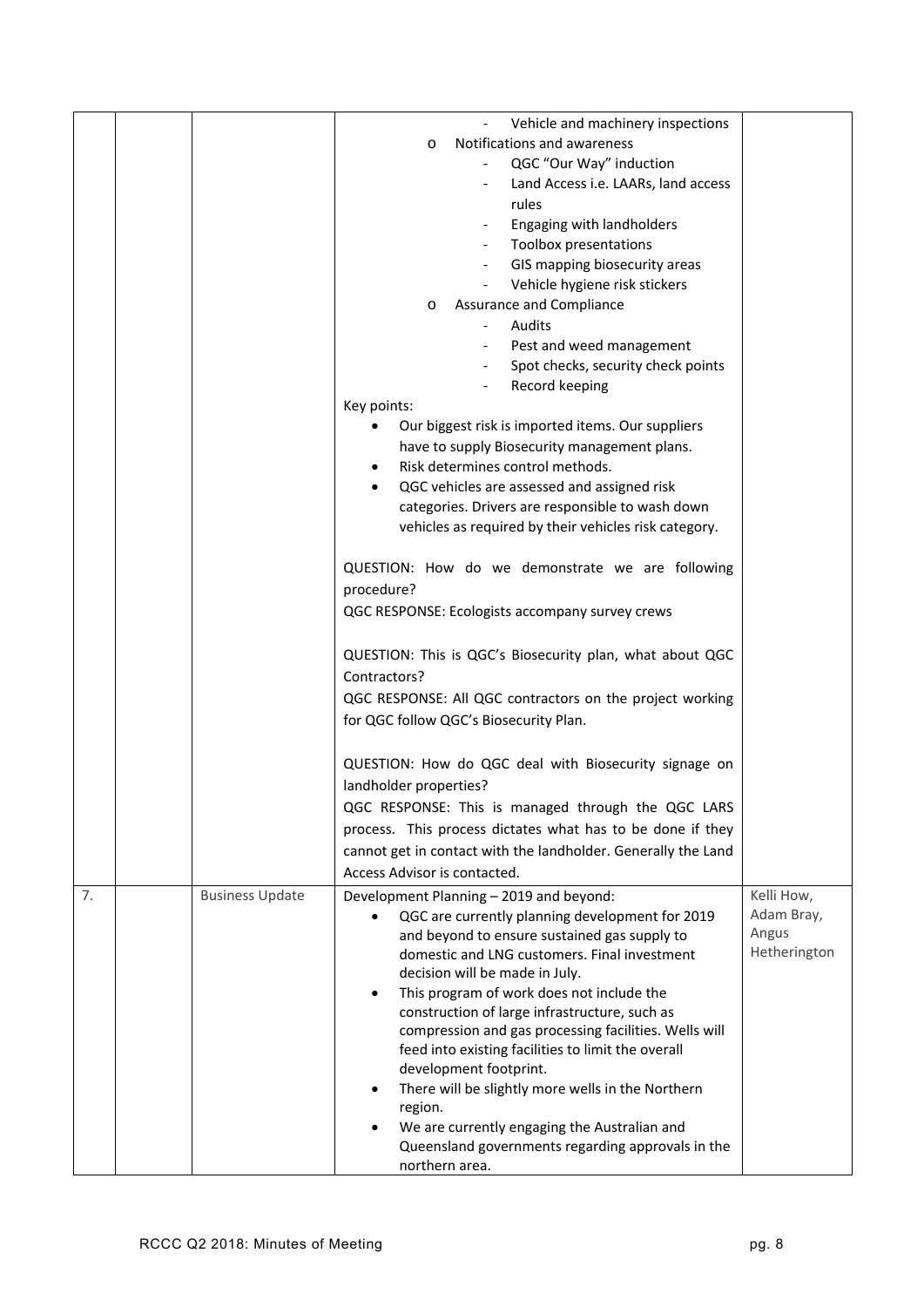|  | Out of respect for immediately impacted<br>$\bullet$         |  |
|--|--------------------------------------------------------------|--|
|  | landholders, we will engage with them first to               |  |
|  | inform planning.                                             |  |
|  |                                                              |  |
|  | Project Goog-a-binge:                                        |  |
|  | We are currently undertaking design work for our             |  |
|  | next gas field development                                   |  |
|  | If approval is successful, the project will be called        |  |
|  | 'Goog-a-binge', meaning Scrub Turkey in Iman                 |  |
|  | language.                                                    |  |
|  | This development is taking place within Iman                 |  |
|  | traditional country                                          |  |
|  | In recognition of this, the Iman elders have provided        |  |
|  | the name 'Goog-a-binge'                                      |  |
|  | We support Traditional Owners in promoting their             |  |
|  |                                                              |  |
|  | language and culture for the benefit of current and          |  |
|  | future generations.                                          |  |
|  |                                                              |  |
|  | Field Compressor Station Shutdowns:                          |  |
|  |                                                              |  |
|  | Facility shutdowns and associated flaring in the             |  |
|  | northern development area was undertaken from 7              |  |
|  | $-20^{th}$ May 2018.                                         |  |
|  | Notification was carried out as a courtesy to                |  |
|  | landholders who may have experienced a higher                |  |
|  | than normal noise level during the activity. We did          |  |
|  | not receive any enquiries during this shutdown.              |  |
|  |                                                              |  |
|  |                                                              |  |
|  | QUESTION: How were landholders contacted?                    |  |
|  |                                                              |  |
|  | QGC RESPONSE: Landholders were contacted by mail and         |  |
|  | followed up with a phone call from Land Access Advisors.     |  |
|  | QUESTION: Local landholder was not notified. Was the whole   |  |
|  | area contacted or just those in close proximity?             |  |
|  | QGC RESPONSE: Kelli to investigate and Land and Social       |  |
|  | Performance teams to look at other avenues for notification. |  |
|  | QUESTION: Does QGC monitor Social Media? There were alot     |  |
|  | of comments on Facebook around the flaring activities.       |  |
|  | QGC RESPONSE: QGC do monitor social media but these          |  |
|  | comments were not picked up.                                 |  |
|  | <b>COMMENTS:</b>                                             |  |
|  | Anyone in eyesight should be notified.                       |  |
|  | People still think flares are wildfires. Fire Brigades       |  |
|  | were still sent out.                                         |  |
|  |                                                              |  |
|  | Suggestions for notification avenues included ABC            |  |
|  | morning, posters around town and social media.               |  |
|  | <b>Construction Update:</b>                                  |  |
|  | Gathering construction in the WDRC road reserves             |  |
|  | will be taking place.                                        |  |
|  | Email blast notifications have been issued to                |  |
|  |                                                              |  |
|  | residents in these areas and updates will continue to        |  |
|  | be issued as work progresses.                                |  |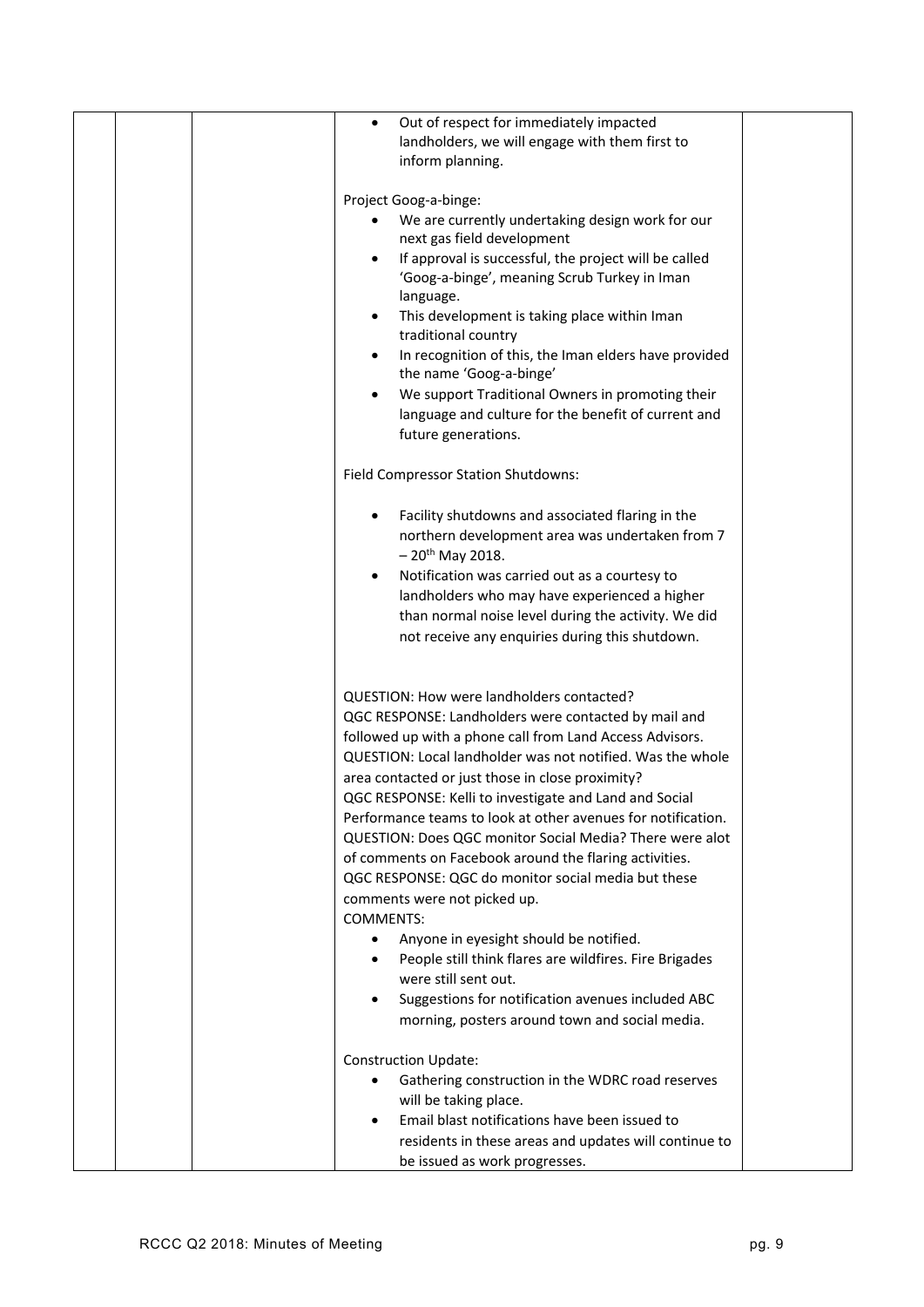| The majority of the workforce will be<br>٠                 |
|------------------------------------------------------------|
| accommodated in Ruby Jo Operation Camp for the             |
| duration of works and will travel to site via              |
| Kumbarilla Lane, Ducklo Gulera Road and Moonie             |
| HW                                                         |
| Buses will be provided (where available) to limit the<br>٠ |
| number of vehicles on the road.                            |
| Travel to and from the Project site will be within the     |
| 12-hour shift and will be minimised where possible         |
| between the hours of 7-9am and 3-5pm. This will            |
| lessen the possibility of conflicting with the local bus   |
| route times.                                               |
|                                                            |
| <b>Brine Management:</b>                                   |
| QGC has investigated a number of options to                |
|                                                            |
| manage brine                                               |
| Concentrated brine is safely being stored in               |
| dedicated brine ponds adjacent to the water                |
| treatment plants                                           |
| Existing concentrated brine pond meets storage             |
| requirements until approx. 2022                            |
| The actual water rates withdrawn from the field            |
| have been lower than anticipated and as a result,          |
| less brine is being produced.                              |
| On balance, when all safety, environmental,                |
| community and business factors are considered,             |
| crystallising brine into solid salt form and               |
| encapsulating it for long-term storage in purpose          |
| built cells is considered the most feasible and            |
| optimum solution at this stage                             |
|                                                            |
| Shell Solar Project:                                       |
| No significant changes with the Solar Project              |
| investigation.                                             |
| Still assessing viability, no final investment decision    |
| has been made however we hope to have a FID in             |
| last half of this year. Note, a Shell Australia project    |
| rather than QGC project.                                   |
|                                                            |
| Arrow/QCLNG Gas Sales Agreement Update:                    |
| Over a 27-year period, QCLNG will buy gas from             |
| Arrow's Surat Basin acreage                                |
| QCLNG and Arrow share neighbouring tenure in the           |
| Surat Basin around Chinchilla, Dalby and Wandoan           |
| Arrow is seeking state and federal environmental           |
| approvals for off-tenure infrastructure to tie Arrow's     |
| Surat Gas Project into QCLNG's existing                    |
| infrastructure.                                            |
| EconomX                                                    |
| QGC heard that communities want their scopes to            |
| be more visible to the local market; and that              |
| suppliers want more feedback on their submissions          |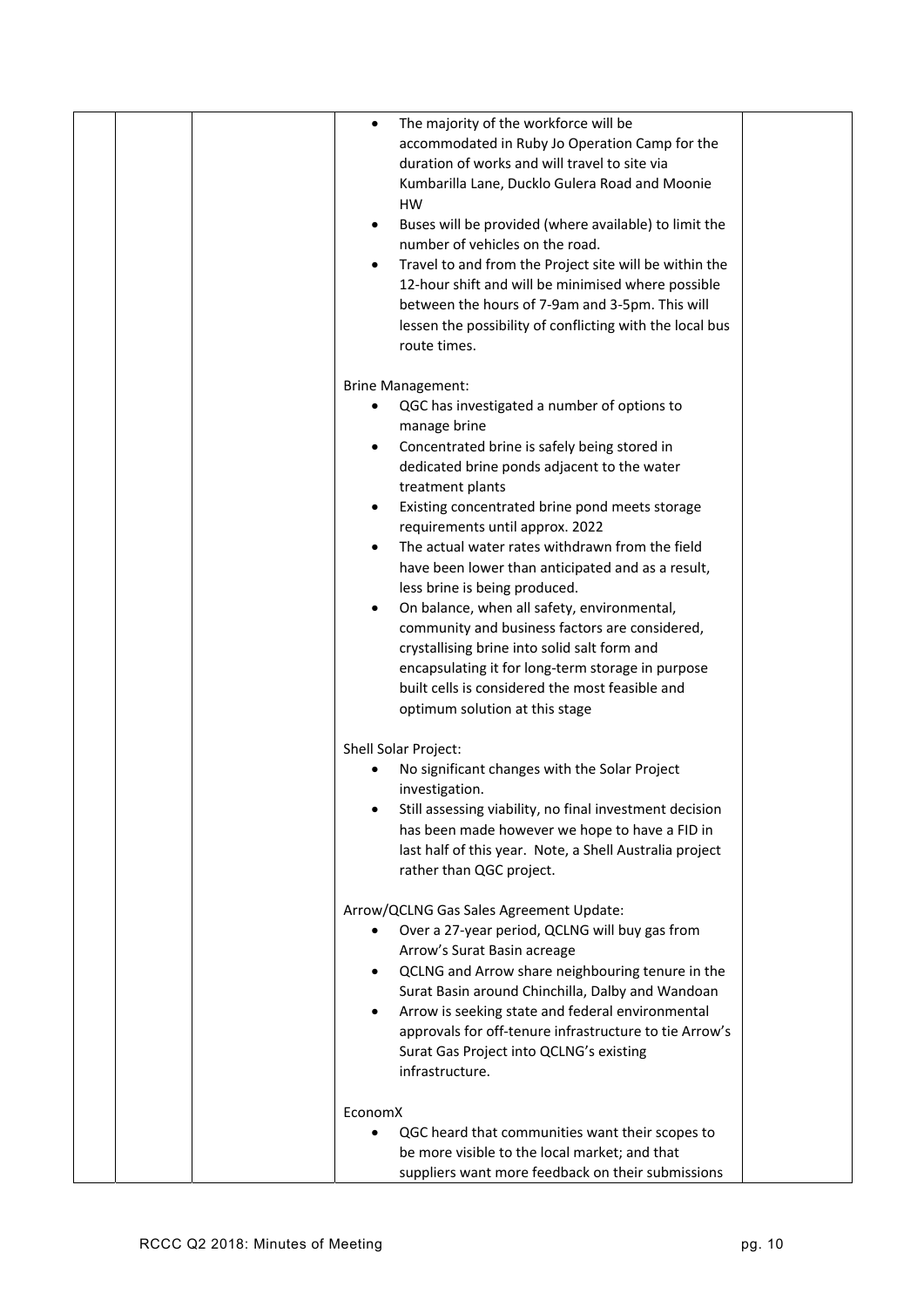|     |             |                      | QGC will conduct a 12 month pilot with EconomX as<br>$\bullet$            |            |
|-----|-------------|----------------------|---------------------------------------------------------------------------|------------|
|     |             |                      | a fit for purpose market testing platform                                 |            |
|     |             |                      | The community with visibility of our work packages<br>٠                   |            |
|     |             |                      | and those of our major contractors                                        |            |
|     |             |                      | A platform for our procurement staff to test the<br>٠                     |            |
|     |             |                      | market (pricing, capability etc.)                                         |            |
|     |             |                      | Procurement staff visibility of local and Indigenous<br>$\bullet$         |            |
|     |             |                      | businesses                                                                |            |
|     |             |                      | A mechanism for QGC and major contractors to                              |            |
|     |             |                      | provide specific feedback to unsuccessful vendors                         |            |
|     |             |                      |                                                                           |            |
|     | <b>OPEN</b> | <b>ACTION</b>        | Kelli to investigate and Land and Social Performance teams to             | Kelli How  |
|     |             |                      | look at other avenues for notification of flaring activities etc          |            |
| 8.  |             | <b>Local Content</b> | Kelli How provided an update on local content as per the                  | Kelli How  |
|     |             | Update               | appended slides:                                                          |            |
|     |             |                      | Local Procurement QGC - Q1 2018 statistics - \$11<br>$\bullet$            |            |
|     |             |                      | million spent in the Western Downs and \$61.7 million                     |            |
|     |             |                      | in the Surat Basin.                                                       |            |
|     |             |                      | Local Procurement Contractors - Q1 2018 statistics                        |            |
|     |             |                      | - \$10 million in Western Downs and \$20.2 million in                     |            |
|     |             |                      | Surat Basin.                                                              |            |
|     |             |                      | Local Living QGC - 36% upstream workers living                            |            |
|     |             |                      | locally                                                                   |            |
|     |             |                      | Local Living Contractors - 29% upstream workers<br>٠                      |            |
|     |             |                      | living locally                                                            |            |
|     |             |                      | Local living a focus for QGC moving forward<br>$\bullet$                  |            |
|     |             |                      | Jobs are still being advertised locally and offering<br>$\bullet$         |            |
|     |             |                      | local living allowance as an incentive                                    |            |
| 9.  |             | QGC Pathways         | 13 local men and women were formally welcomed as<br>$\bullet$             |            |
|     |             |                      | the first intake of apprentices and trainees under the                    |            |
|     |             |                      | Pathways program 2018                                                     |            |
|     |             |                      | QGC and Migas preparing for 2019 recruitment<br>٠                         |            |
|     |             |                      | Details of dates and job opportunities will be                            |            |
|     |             |                      | displayed on our website, facebook and included on                        |            |
|     |             |                      | email blasts.                                                             |            |
| 10. |             | Social Investment    | Communities Fund 2018                                                     | Simon Nish |
|     |             |                      | Round opens 1 <sup>st</sup> July and closes 31 <sup>st</sup> August.<br>O |            |
|     |             |                      | Visit the QGC website for more Information<br>$\circ$                     |            |
|     |             |                      | www.shell.com.au/ggc-communities-fund                                     |            |
|     |             |                      | <b>STEM</b>                                                               |            |
|     |             |                      | World Science Festival was visited by more<br>$\circ$                     |            |
|     |             |                      | than 7000 people from both Chinchilla and                                 |            |
|     |             |                      | Gladstone.                                                                |            |
|     |             |                      | Teacher development program scheduled<br>$\circ$                          |            |
|     |             |                      | for T3, industry professional engagement                                  |            |
|     |             |                      | with students T3 and T4                                                   |            |
|     |             |                      | Science<br>Questacon<br>Circus<br>at<br>local<br>O                        |            |
|     |             |                      | community shows and coming to Chinchilla                                  |            |
|     |             |                      | 31 July.                                                                  |            |
|     |             |                      | <b>Emerging Exporters</b>                                                 |            |
|     |             |                      | o Successful participants announced 1st June                              |            |
|     |             |                      | program gives Western<br>The<br>Downs<br>$\circ$                          |            |
|     |             |                      | businesses the tools to enter and showcase                                |            |
|     |             |                      | their local produce to international export                               |            |
|     |             |                      | markets                                                                   |            |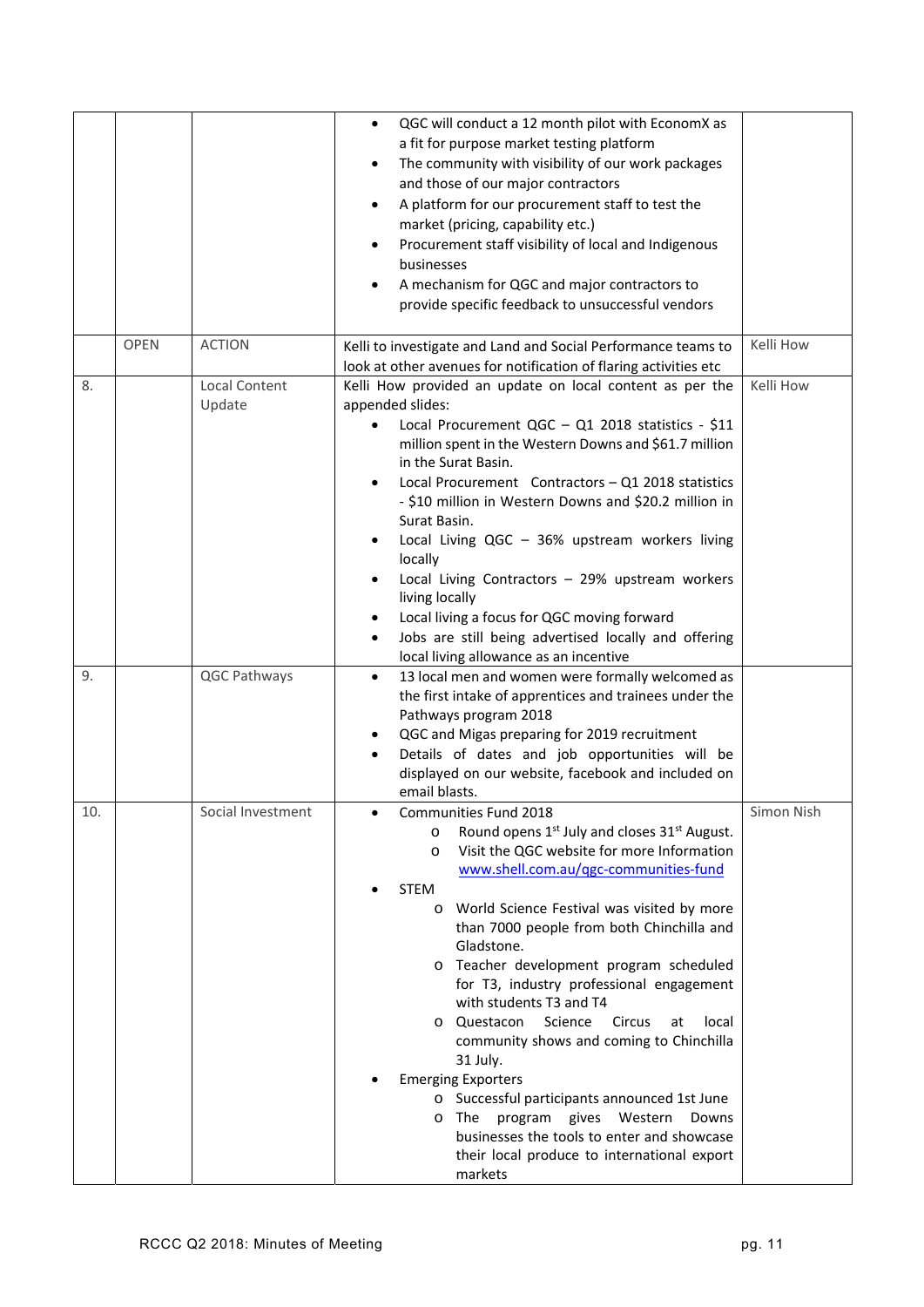|     |           |           | o The program will continue for another 3                          |              |
|-----|-----------|-----------|--------------------------------------------------------------------|--------------|
|     |           |           | years                                                              |              |
|     |           |           | <b>Business Navigators</b>                                         |              |
|     |           |           | o Business Navigators program underway.                            |              |
|     |           |           | o Businesses are encouraged to express their                       |              |
|     |           |           | interest in taking part in this free program by                    |              |
|     |           |           | contacting<br>the<br>experienced<br>business                       |              |
|     |           |           | navigators team                                                    |              |
|     |           |           | o Website:                                                         |              |
|     |           |           | www.navigatorwesterndowns.com.au                                   |              |
|     |           |           | Promoting the Region                                               |              |
|     |           | $\circ$   | New welcoming project proposal received                            |              |
|     |           |           | from WDRC - resource development and                               |              |
|     |           |           | support to promote region.                                         |              |
|     |           | $\circ$   | Welcome Packs being created in both hard                           |              |
|     |           |           | copy and digital formats. Welcome packs                            |              |
|     |           |           | include local information, and stories to be                       |              |
|     |           |           | given to those interested in moving to the                         |              |
|     |           |           | region.                                                            |              |
|     |           |           | Health-E-Regions                                                   |              |
|     |           | O         | Visits to schools occurred in March, staff PD                      |              |
|     |           |           | sessions held in April and May.                                    |              |
|     |           | O         | New audiology support commences T3. This                           |              |
|     |           |           | has been extended for another 3 years.                             |              |
|     |           |           | Sponsorship and Donations Program                                  |              |
|     |           |           | o 8 Successful applications for round 2 2018.                      |              |
|     |           | O         | Apologies for the previous delay in                                |              |
|     |           |           | payments. This issue should now be<br>rectified.                   |              |
|     |           |           |                                                                    |              |
|     |           | Overview: | Annual Gasfields Report - Social-Economic Indicators               |              |
|     |           | $\circ$   | business outlook<br>Mixed<br>increased<br>$\overline{\phantom{m}}$ |              |
|     |           |           | in Chinchilla<br>Dalby;<br>confidence<br>and                       |              |
|     |           |           | decreased confidence in Miles                                      |              |
|     |           | $\circ$   | Household incomes decreased<br>slightly                            |              |
|     |           |           | except in Wandoan. Wandoan increased by                            |              |
|     |           |           | 5.5%                                                               |              |
|     |           | $\circ$   | Unemployment increased over 12 months,                             |              |
|     |           |           | especially in Tara                                                 |              |
|     |           | $\circ$   | House values declined over 12 months,                              |              |
|     |           |           | particularly in Wandoan and Miles                                  |              |
|     |           | O         | Rental rates are stabilising                                       |              |
|     |           | $\circ$   | Crime rates increased substantially since                          |              |
|     |           |           | 2013 - however, dropped slightly in the                            |              |
|     |           |           | research period (except in Dalby)                                  |              |
|     |           | $\circ$   | Crime remains a concern, with overall                              |              |
|     |           |           | increased being attributed to:                                     |              |
|     |           |           | More proactive policing                                            |              |
|     |           |           | Increased disposable income                                        |              |
|     |           |           | Influx of low income individuals                                   |              |
| 11. | Community |           | Questions: Of the 199 questions received in Q1 2018                | Katie Taylor |
|     | Feedback  |           | the main topics included:                                          |              |
|     |           | $\circ$   | Procurement (124)                                                  |              |
|     |           | $\circ$   | Other (11)                                                         |              |
|     |           | $\circ$   | Employment (61                                                     |              |
|     |           | $\circ$   | Environment (3)                                                    |              |